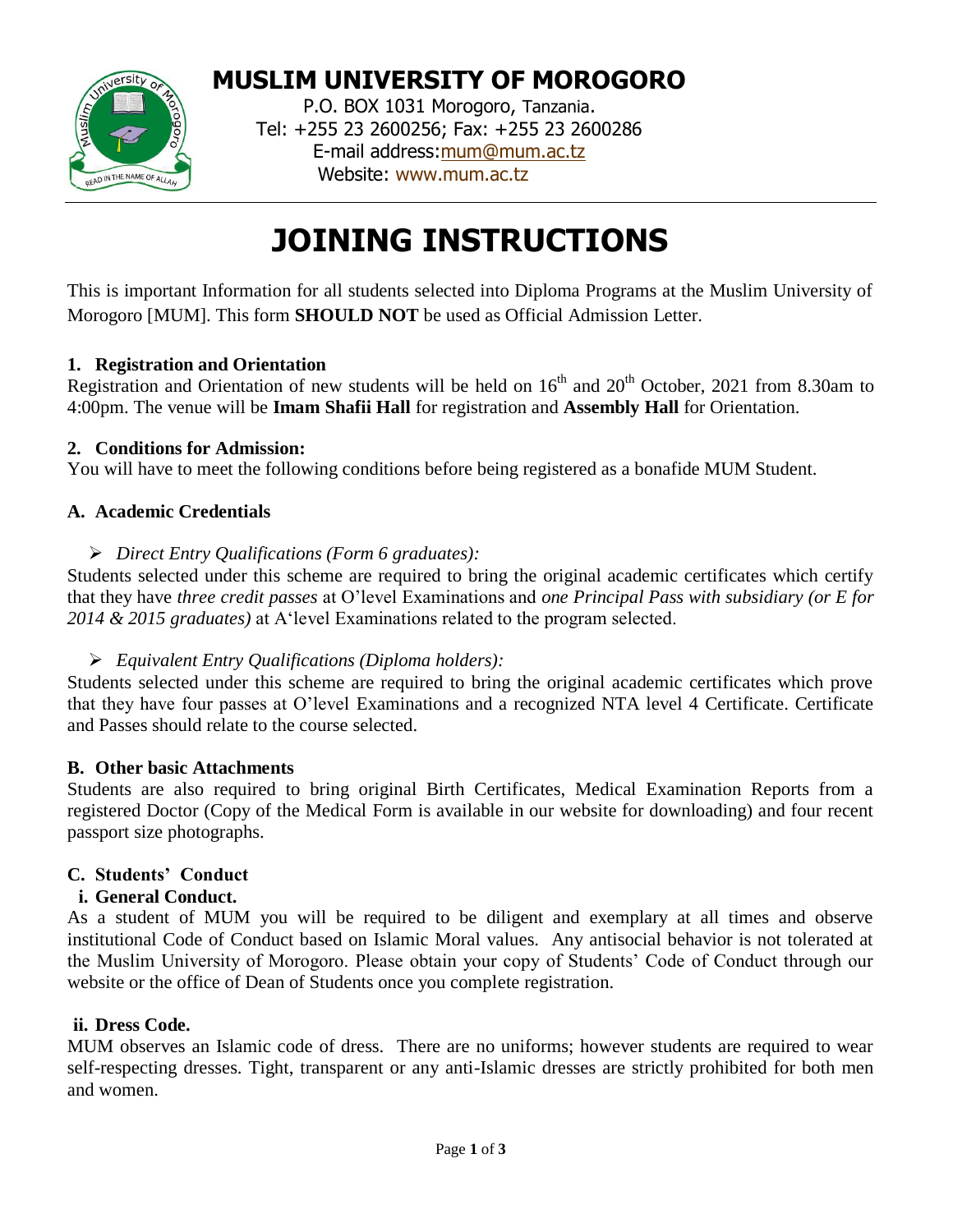# **D. University Fees.**

All students should pay at least half of their semester fee before registration as indicated in the fee structure below. All payments of tuition should be done through **NMB Account,** while Other Costs (Registration fee, NHIF Contribution fee, Field/Practical Training fee, ID processing fee, Students' union fee and TCU Quality assurance fee, etc) should be done through **NBC Account** as indicated below;

# **NOTE:** Payment of cash will **NOT BE ACCEPTED** at all.

# **i. Tuition Fee and Hostel/Accommodation Payment Account:**

| Bank:           | <b>NMB</b>                           |
|-----------------|--------------------------------------|
| Account Name:   | <b>MUSLIM UNIVERSITY OF MOROGORO</b> |
| Account Number: | 23210002513                          |

## **ii. Other Costs Payment Account:**

| <b>BANK:</b>    | NBC.                                 |
|-----------------|--------------------------------------|
| Account Name:   | <b>MUSLIM UNIVERSITY OF MOROGORO</b> |
| Account Number: | 026103006147                         |

## **3. Hostel Accommodation:**

Offer of residence at the campus will be based on availability of rooms and on the following priority: (i) Disabled students (ii) Foreign students (iii) Female Students. MUM requires all female students to stay on campus except for special cases. Rooms shall be allocated only to those students who can show proof of payment through the bank.

# **4. Equipment for students' personal use:**

MUM strongly recommends students to bring with them

- An English language dictionary, and/or any other appropriate dictionary for those who take languages eg; Kiswahili, Arabic, French, Chinese, etc.
- Laptops [not desktop computers] for accessing study materials on the internet. Wireless internet is available at MUM Campus for free, and there is a large corpus of electronic books online for everyone.
- Digital Camera (for Journalism students).
- Students are required to come with one ream of paper and deposit it with the finance department.

*Students are NOT ALLOWED to come with*: (i) T.V (ii) Radio/Radio Cassette (iii) Cooker, (iv) Electric heater.

**Books:** Students are required to purchase their own books for their respective programs as prescribed by program lecturers.